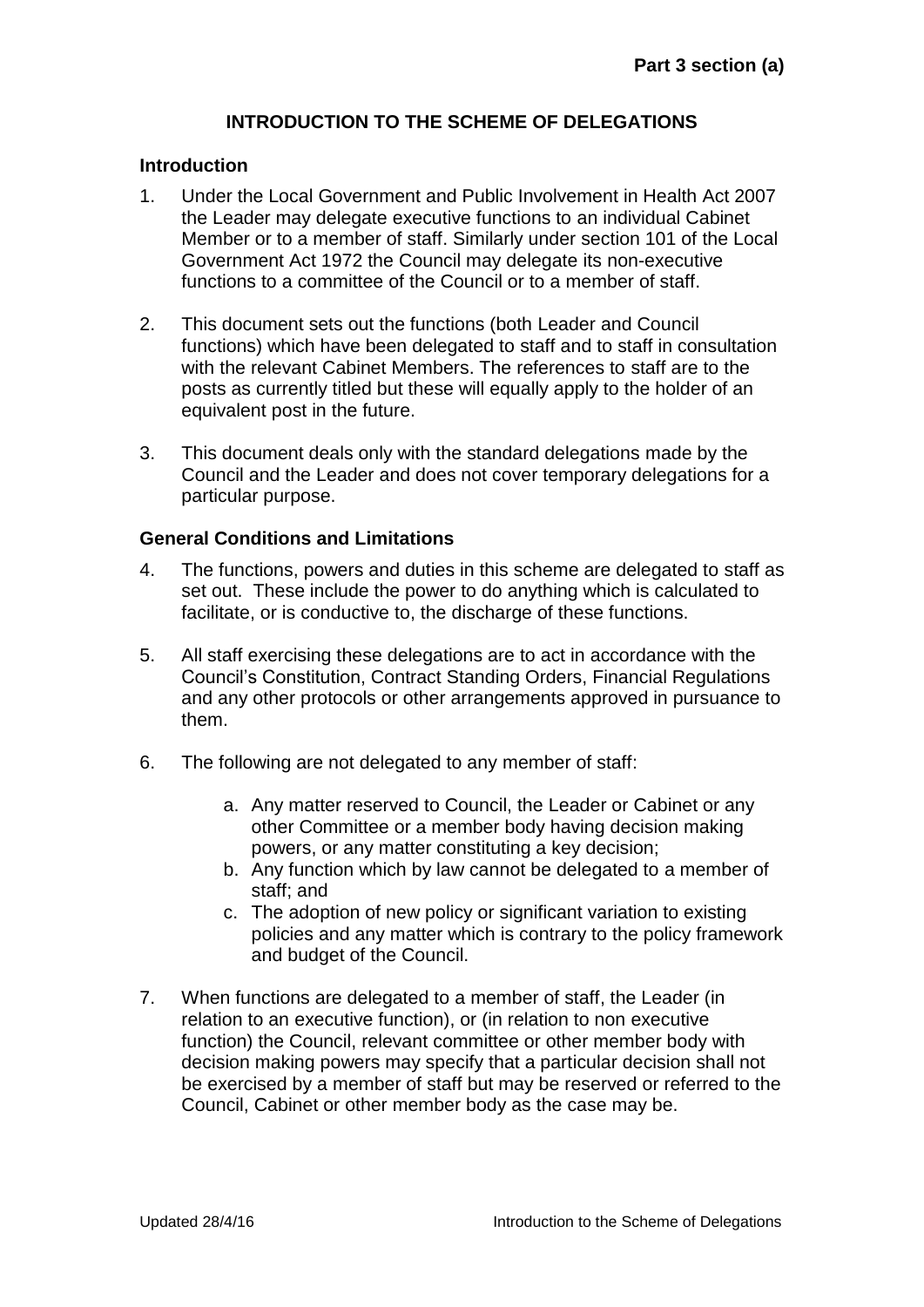- 8. A member of staff may decide not to exercise any function in relation to a particular matter and invite the Council, the Leader or Cabinet, or other committee or relevant member body having decision making powers, as appropriate, to do so instead. It is open to a member of staff to consult with appropriate councillors on the exercise of delegated powers or in deciding whether or not to exercise any delegated powers where the matter is likely to be controversial or contentious.
- 9. A member of staff with line management responsibility for the member of staff named in the delegation may exercise the power instead of the member of staff so designated, and may direct or negate any course of action proposed. In absence of a Deputy Chief Executive with line management responsibility, the Chief Executive may exercise that power.
- 10. A decision delegated to a member of staff by Council or the Leader can be taken by a staff member with line management responsibility for that staff member in his absence.
- 11. A member of staff to whom a power, duty or function is delegated may nominate or authorise another member of staff to exercise that power, duty or function, provided that such delegation is recorded in writing.
- 12. Any consultation with a Cabinet Member can be, in the absence of that Cabinet Member, with the Leader or Deputy Leader. Any consultation with the Leader can be, in his absence, with the Deputy Leader.
- 13. A decision delegated to a member of staff in consultation with the Chairman of a Committee may be taken in consultation with the Vice-Chairman if the Chairman is absent.
- 14. The Head of Corporate Governance shall have the power to amend delegations to reflect re-organisations, changes in job titles and vacancies, where the changes result in redistributing existing delegations and not the creation of new ones.
- 15. With respect to any reference to a delegation being exercised following consultation with any councillor, the decision is vested with the member of staff so delegated who shall be responsible and accountable for the decision. The member of staff so delegated is required to bring independent judgement to bear on the decision and the decision shall not consist of the member of staff adding an imprimatur of approval to what the councillor has decided. If the councillor consulted disagrees with the member of staff the matter should be referred to the Cabinet for agreement to exercise such delegated power.
- 16. All enquiries about this scheme of delegations should be made to the Head of Corporate Governance and all matters of interpretation will also be determined by the Head of Corporate Governance.